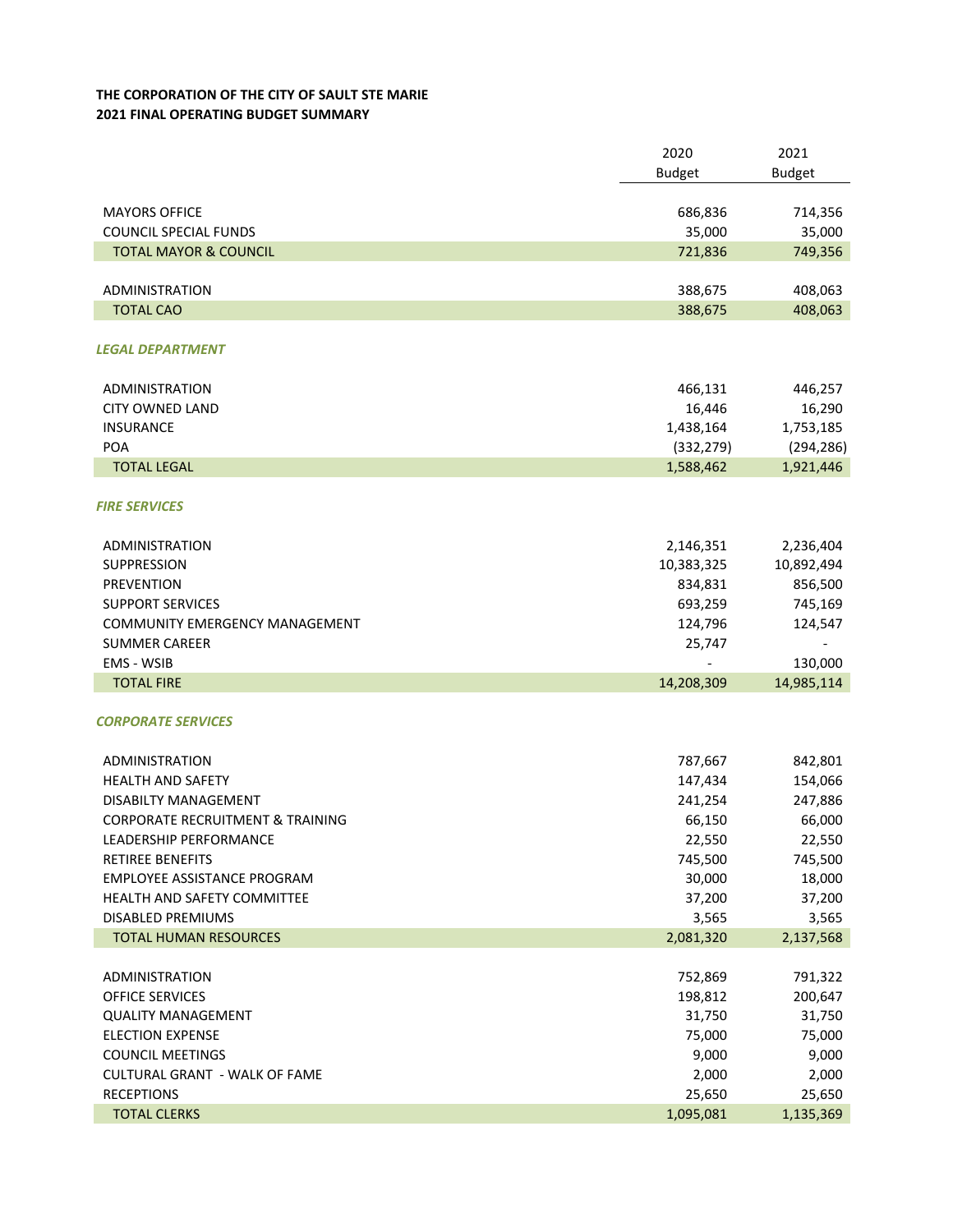| <b>Budget</b><br><b>Budget</b><br><b>ACCOUNTING</b><br>1,032,050<br>1,034,151<br><b>TAX</b><br>459,894<br>460,708<br><b>PURCHASING</b><br>359,832<br>312,387<br>689,103<br>718,090<br><b>ADMINISTRATION</b><br>60,250<br>FINANCIAL EXPENSE - BANKING<br>60,250<br>93,199<br>98,572<br><b>FINANCIAL FEES</b><br><b>TOTAL FINANCE</b><br>2,696,429<br>2,682,057<br>2,426,066<br>INFORMATION TECHNOLOGY<br>2,192,001<br>253,000<br>253,000<br><b>GIS SERVICES</b><br><b>TOTAL INFORMATION TECHNOLOGY</b><br>2,445,001<br>2,679,066<br>8,317,831<br>8,634,060<br><b>PUBLIC WORKS AND ENGINEERING</b><br><b>ENGINEERING DESIGN</b><br>2,076,882<br>2,047,694<br>170,818<br><b>ADMINISTRATION</b><br>164,662<br><b>BUILDING PERMIT/INSPECTION</b><br>202,055<br>195,329<br><b>BUILDING SERVICES</b><br>1,357,462<br>1,390,358<br><b>HYDRANTS</b><br>1,212,400<br>1,317,000<br><b>STREET LIGHTING</b><br>1,915,780<br>1,915,780<br>SEWAGE DISPOSAL SYSTEM<br>5,386,670<br>5,463,520<br>20,000<br>ENVIRONMENTAL CLEANUP<br>20,000<br>MISCELLANEOUS CONSTRUCTION<br>1,300,000<br>1,300,000<br><b>TOTAL ENGINEERING</b><br>13,599,997<br>13,856,413<br>WORKS: ADMIN/SUPVERVISION/OVERHEAD<br>3,069,218<br>3,166,933<br><b>ROADWAYS</b><br>3,328,197<br>3,336,940<br>SIDEWALKS (INCLUDING WINTER CONTROL)<br>963,067<br>957,944<br><b>WINTER CONTROL ROADWAYS</b><br>7,255,851<br>6,555,721<br>2,007,040<br><b>SANITARY SEWERS</b><br>1,976,217<br><b>STORM SEWERS</b><br>620,779<br>618,984<br>TRAFFIC & COMMUNICIATIONS<br>1,621,055<br>1,693,599<br>CARPENTRY<br>643,588<br>747,403<br>1,638,007<br><b>ADMINISTRATION</b><br>1,672,085<br><b>BUILDINGS &amp; EQUIPMENT</b><br>2,217,699<br>2,210,177<br><b>PARKS OPERATIONS</b><br>3,394,762<br>3,434,523<br><b>WASTE MANAGEMENT</b><br>3,449,145<br>3,697,513<br>30,177,585<br>30,098,862<br><b>TOTAL PUBLIC WORKS</b><br><b>TOTAL PUBLIC WORKS AND ENGINEERING</b><br>43,777,582<br>43,955,275 |                                 | 2020 | 2021 |
|------------------------------------------------------------------------------------------------------------------------------------------------------------------------------------------------------------------------------------------------------------------------------------------------------------------------------------------------------------------------------------------------------------------------------------------------------------------------------------------------------------------------------------------------------------------------------------------------------------------------------------------------------------------------------------------------------------------------------------------------------------------------------------------------------------------------------------------------------------------------------------------------------------------------------------------------------------------------------------------------------------------------------------------------------------------------------------------------------------------------------------------------------------------------------------------------------------------------------------------------------------------------------------------------------------------------------------------------------------------------------------------------------------------------------------------------------------------------------------------------------------------------------------------------------------------------------------------------------------------------------------------------------------------------------------------------------------------------------------------------------------------------------------------------------------------------------------------------------------------------------------------------------------------------------------------|---------------------------------|------|------|
|                                                                                                                                                                                                                                                                                                                                                                                                                                                                                                                                                                                                                                                                                                                                                                                                                                                                                                                                                                                                                                                                                                                                                                                                                                                                                                                                                                                                                                                                                                                                                                                                                                                                                                                                                                                                                                                                                                                                          |                                 |      |      |
|                                                                                                                                                                                                                                                                                                                                                                                                                                                                                                                                                                                                                                                                                                                                                                                                                                                                                                                                                                                                                                                                                                                                                                                                                                                                                                                                                                                                                                                                                                                                                                                                                                                                                                                                                                                                                                                                                                                                          |                                 |      |      |
|                                                                                                                                                                                                                                                                                                                                                                                                                                                                                                                                                                                                                                                                                                                                                                                                                                                                                                                                                                                                                                                                                                                                                                                                                                                                                                                                                                                                                                                                                                                                                                                                                                                                                                                                                                                                                                                                                                                                          |                                 |      |      |
|                                                                                                                                                                                                                                                                                                                                                                                                                                                                                                                                                                                                                                                                                                                                                                                                                                                                                                                                                                                                                                                                                                                                                                                                                                                                                                                                                                                                                                                                                                                                                                                                                                                                                                                                                                                                                                                                                                                                          |                                 |      |      |
|                                                                                                                                                                                                                                                                                                                                                                                                                                                                                                                                                                                                                                                                                                                                                                                                                                                                                                                                                                                                                                                                                                                                                                                                                                                                                                                                                                                                                                                                                                                                                                                                                                                                                                                                                                                                                                                                                                                                          |                                 |      |      |
|                                                                                                                                                                                                                                                                                                                                                                                                                                                                                                                                                                                                                                                                                                                                                                                                                                                                                                                                                                                                                                                                                                                                                                                                                                                                                                                                                                                                                                                                                                                                                                                                                                                                                                                                                                                                                                                                                                                                          |                                 |      |      |
|                                                                                                                                                                                                                                                                                                                                                                                                                                                                                                                                                                                                                                                                                                                                                                                                                                                                                                                                                                                                                                                                                                                                                                                                                                                                                                                                                                                                                                                                                                                                                                                                                                                                                                                                                                                                                                                                                                                                          |                                 |      |      |
|                                                                                                                                                                                                                                                                                                                                                                                                                                                                                                                                                                                                                                                                                                                                                                                                                                                                                                                                                                                                                                                                                                                                                                                                                                                                                                                                                                                                                                                                                                                                                                                                                                                                                                                                                                                                                                                                                                                                          |                                 |      |      |
|                                                                                                                                                                                                                                                                                                                                                                                                                                                                                                                                                                                                                                                                                                                                                                                                                                                                                                                                                                                                                                                                                                                                                                                                                                                                                                                                                                                                                                                                                                                                                                                                                                                                                                                                                                                                                                                                                                                                          |                                 |      |      |
|                                                                                                                                                                                                                                                                                                                                                                                                                                                                                                                                                                                                                                                                                                                                                                                                                                                                                                                                                                                                                                                                                                                                                                                                                                                                                                                                                                                                                                                                                                                                                                                                                                                                                                                                                                                                                                                                                                                                          |                                 |      |      |
|                                                                                                                                                                                                                                                                                                                                                                                                                                                                                                                                                                                                                                                                                                                                                                                                                                                                                                                                                                                                                                                                                                                                                                                                                                                                                                                                                                                                                                                                                                                                                                                                                                                                                                                                                                                                                                                                                                                                          |                                 |      |      |
|                                                                                                                                                                                                                                                                                                                                                                                                                                                                                                                                                                                                                                                                                                                                                                                                                                                                                                                                                                                                                                                                                                                                                                                                                                                                                                                                                                                                                                                                                                                                                                                                                                                                                                                                                                                                                                                                                                                                          |                                 |      |      |
|                                                                                                                                                                                                                                                                                                                                                                                                                                                                                                                                                                                                                                                                                                                                                                                                                                                                                                                                                                                                                                                                                                                                                                                                                                                                                                                                                                                                                                                                                                                                                                                                                                                                                                                                                                                                                                                                                                                                          |                                 |      |      |
|                                                                                                                                                                                                                                                                                                                                                                                                                                                                                                                                                                                                                                                                                                                                                                                                                                                                                                                                                                                                                                                                                                                                                                                                                                                                                                                                                                                                                                                                                                                                                                                                                                                                                                                                                                                                                                                                                                                                          | <b>TOTAL CORPORATE SERVICES</b> |      |      |
|                                                                                                                                                                                                                                                                                                                                                                                                                                                                                                                                                                                                                                                                                                                                                                                                                                                                                                                                                                                                                                                                                                                                                                                                                                                                                                                                                                                                                                                                                                                                                                                                                                                                                                                                                                                                                                                                                                                                          |                                 |      |      |
|                                                                                                                                                                                                                                                                                                                                                                                                                                                                                                                                                                                                                                                                                                                                                                                                                                                                                                                                                                                                                                                                                                                                                                                                                                                                                                                                                                                                                                                                                                                                                                                                                                                                                                                                                                                                                                                                                                                                          |                                 |      |      |
|                                                                                                                                                                                                                                                                                                                                                                                                                                                                                                                                                                                                                                                                                                                                                                                                                                                                                                                                                                                                                                                                                                                                                                                                                                                                                                                                                                                                                                                                                                                                                                                                                                                                                                                                                                                                                                                                                                                                          |                                 |      |      |
|                                                                                                                                                                                                                                                                                                                                                                                                                                                                                                                                                                                                                                                                                                                                                                                                                                                                                                                                                                                                                                                                                                                                                                                                                                                                                                                                                                                                                                                                                                                                                                                                                                                                                                                                                                                                                                                                                                                                          |                                 |      |      |
|                                                                                                                                                                                                                                                                                                                                                                                                                                                                                                                                                                                                                                                                                                                                                                                                                                                                                                                                                                                                                                                                                                                                                                                                                                                                                                                                                                                                                                                                                                                                                                                                                                                                                                                                                                                                                                                                                                                                          |                                 |      |      |
|                                                                                                                                                                                                                                                                                                                                                                                                                                                                                                                                                                                                                                                                                                                                                                                                                                                                                                                                                                                                                                                                                                                                                                                                                                                                                                                                                                                                                                                                                                                                                                                                                                                                                                                                                                                                                                                                                                                                          |                                 |      |      |
|                                                                                                                                                                                                                                                                                                                                                                                                                                                                                                                                                                                                                                                                                                                                                                                                                                                                                                                                                                                                                                                                                                                                                                                                                                                                                                                                                                                                                                                                                                                                                                                                                                                                                                                                                                                                                                                                                                                                          |                                 |      |      |
|                                                                                                                                                                                                                                                                                                                                                                                                                                                                                                                                                                                                                                                                                                                                                                                                                                                                                                                                                                                                                                                                                                                                                                                                                                                                                                                                                                                                                                                                                                                                                                                                                                                                                                                                                                                                                                                                                                                                          |                                 |      |      |
|                                                                                                                                                                                                                                                                                                                                                                                                                                                                                                                                                                                                                                                                                                                                                                                                                                                                                                                                                                                                                                                                                                                                                                                                                                                                                                                                                                                                                                                                                                                                                                                                                                                                                                                                                                                                                                                                                                                                          |                                 |      |      |
|                                                                                                                                                                                                                                                                                                                                                                                                                                                                                                                                                                                                                                                                                                                                                                                                                                                                                                                                                                                                                                                                                                                                                                                                                                                                                                                                                                                                                                                                                                                                                                                                                                                                                                                                                                                                                                                                                                                                          |                                 |      |      |
|                                                                                                                                                                                                                                                                                                                                                                                                                                                                                                                                                                                                                                                                                                                                                                                                                                                                                                                                                                                                                                                                                                                                                                                                                                                                                                                                                                                                                                                                                                                                                                                                                                                                                                                                                                                                                                                                                                                                          |                                 |      |      |
|                                                                                                                                                                                                                                                                                                                                                                                                                                                                                                                                                                                                                                                                                                                                                                                                                                                                                                                                                                                                                                                                                                                                                                                                                                                                                                                                                                                                                                                                                                                                                                                                                                                                                                                                                                                                                                                                                                                                          |                                 |      |      |
|                                                                                                                                                                                                                                                                                                                                                                                                                                                                                                                                                                                                                                                                                                                                                                                                                                                                                                                                                                                                                                                                                                                                                                                                                                                                                                                                                                                                                                                                                                                                                                                                                                                                                                                                                                                                                                                                                                                                          |                                 |      |      |
|                                                                                                                                                                                                                                                                                                                                                                                                                                                                                                                                                                                                                                                                                                                                                                                                                                                                                                                                                                                                                                                                                                                                                                                                                                                                                                                                                                                                                                                                                                                                                                                                                                                                                                                                                                                                                                                                                                                                          |                                 |      |      |
|                                                                                                                                                                                                                                                                                                                                                                                                                                                                                                                                                                                                                                                                                                                                                                                                                                                                                                                                                                                                                                                                                                                                                                                                                                                                                                                                                                                                                                                                                                                                                                                                                                                                                                                                                                                                                                                                                                                                          |                                 |      |      |
|                                                                                                                                                                                                                                                                                                                                                                                                                                                                                                                                                                                                                                                                                                                                                                                                                                                                                                                                                                                                                                                                                                                                                                                                                                                                                                                                                                                                                                                                                                                                                                                                                                                                                                                                                                                                                                                                                                                                          |                                 |      |      |
|                                                                                                                                                                                                                                                                                                                                                                                                                                                                                                                                                                                                                                                                                                                                                                                                                                                                                                                                                                                                                                                                                                                                                                                                                                                                                                                                                                                                                                                                                                                                                                                                                                                                                                                                                                                                                                                                                                                                          |                                 |      |      |
|                                                                                                                                                                                                                                                                                                                                                                                                                                                                                                                                                                                                                                                                                                                                                                                                                                                                                                                                                                                                                                                                                                                                                                                                                                                                                                                                                                                                                                                                                                                                                                                                                                                                                                                                                                                                                                                                                                                                          |                                 |      |      |
|                                                                                                                                                                                                                                                                                                                                                                                                                                                                                                                                                                                                                                                                                                                                                                                                                                                                                                                                                                                                                                                                                                                                                                                                                                                                                                                                                                                                                                                                                                                                                                                                                                                                                                                                                                                                                                                                                                                                          |                                 |      |      |
|                                                                                                                                                                                                                                                                                                                                                                                                                                                                                                                                                                                                                                                                                                                                                                                                                                                                                                                                                                                                                                                                                                                                                                                                                                                                                                                                                                                                                                                                                                                                                                                                                                                                                                                                                                                                                                                                                                                                          |                                 |      |      |
|                                                                                                                                                                                                                                                                                                                                                                                                                                                                                                                                                                                                                                                                                                                                                                                                                                                                                                                                                                                                                                                                                                                                                                                                                                                                                                                                                                                                                                                                                                                                                                                                                                                                                                                                                                                                                                                                                                                                          |                                 |      |      |
|                                                                                                                                                                                                                                                                                                                                                                                                                                                                                                                                                                                                                                                                                                                                                                                                                                                                                                                                                                                                                                                                                                                                                                                                                                                                                                                                                                                                                                                                                                                                                                                                                                                                                                                                                                                                                                                                                                                                          |                                 |      |      |
|                                                                                                                                                                                                                                                                                                                                                                                                                                                                                                                                                                                                                                                                                                                                                                                                                                                                                                                                                                                                                                                                                                                                                                                                                                                                                                                                                                                                                                                                                                                                                                                                                                                                                                                                                                                                                                                                                                                                          |                                 |      |      |
|                                                                                                                                                                                                                                                                                                                                                                                                                                                                                                                                                                                                                                                                                                                                                                                                                                                                                                                                                                                                                                                                                                                                                                                                                                                                                                                                                                                                                                                                                                                                                                                                                                                                                                                                                                                                                                                                                                                                          |                                 |      |      |
|                                                                                                                                                                                                                                                                                                                                                                                                                                                                                                                                                                                                                                                                                                                                                                                                                                                                                                                                                                                                                                                                                                                                                                                                                                                                                                                                                                                                                                                                                                                                                                                                                                                                                                                                                                                                                                                                                                                                          |                                 |      |      |
|                                                                                                                                                                                                                                                                                                                                                                                                                                                                                                                                                                                                                                                                                                                                                                                                                                                                                                                                                                                                                                                                                                                                                                                                                                                                                                                                                                                                                                                                                                                                                                                                                                                                                                                                                                                                                                                                                                                                          |                                 |      |      |
|                                                                                                                                                                                                                                                                                                                                                                                                                                                                                                                                                                                                                                                                                                                                                                                                                                                                                                                                                                                                                                                                                                                                                                                                                                                                                                                                                                                                                                                                                                                                                                                                                                                                                                                                                                                                                                                                                                                                          |                                 |      |      |
|                                                                                                                                                                                                                                                                                                                                                                                                                                                                                                                                                                                                                                                                                                                                                                                                                                                                                                                                                                                                                                                                                                                                                                                                                                                                                                                                                                                                                                                                                                                                                                                                                                                                                                                                                                                                                                                                                                                                          |                                 |      |      |
|                                                                                                                                                                                                                                                                                                                                                                                                                                                                                                                                                                                                                                                                                                                                                                                                                                                                                                                                                                                                                                                                                                                                                                                                                                                                                                                                                                                                                                                                                                                                                                                                                                                                                                                                                                                                                                                                                                                                          |                                 |      |      |

## *COMMUNITY DEVELOPMENT AND ENTERPRISE SERVICES*

| <b>FUTURE SSM</b>                | 444,656   | 444,656   |
|----------------------------------|-----------|-----------|
| <b>TOURISM</b>                   |           | 502,416   |
| ECONOMIC DEVELOPMENT CORPORATION | 1,214,166 | 711,750   |
| <b>ISAP-IMMIGRATION PROGRAM</b>  |           |           |
| <b>HUMANE SOCIETY</b>            | 600,122   | 600,122   |
| PLANNING                         | 989,152   | 1,024,281 |
| SPORTS ADMINISTRATION            | 14,967    | 14,979    |
|                                  |           |           |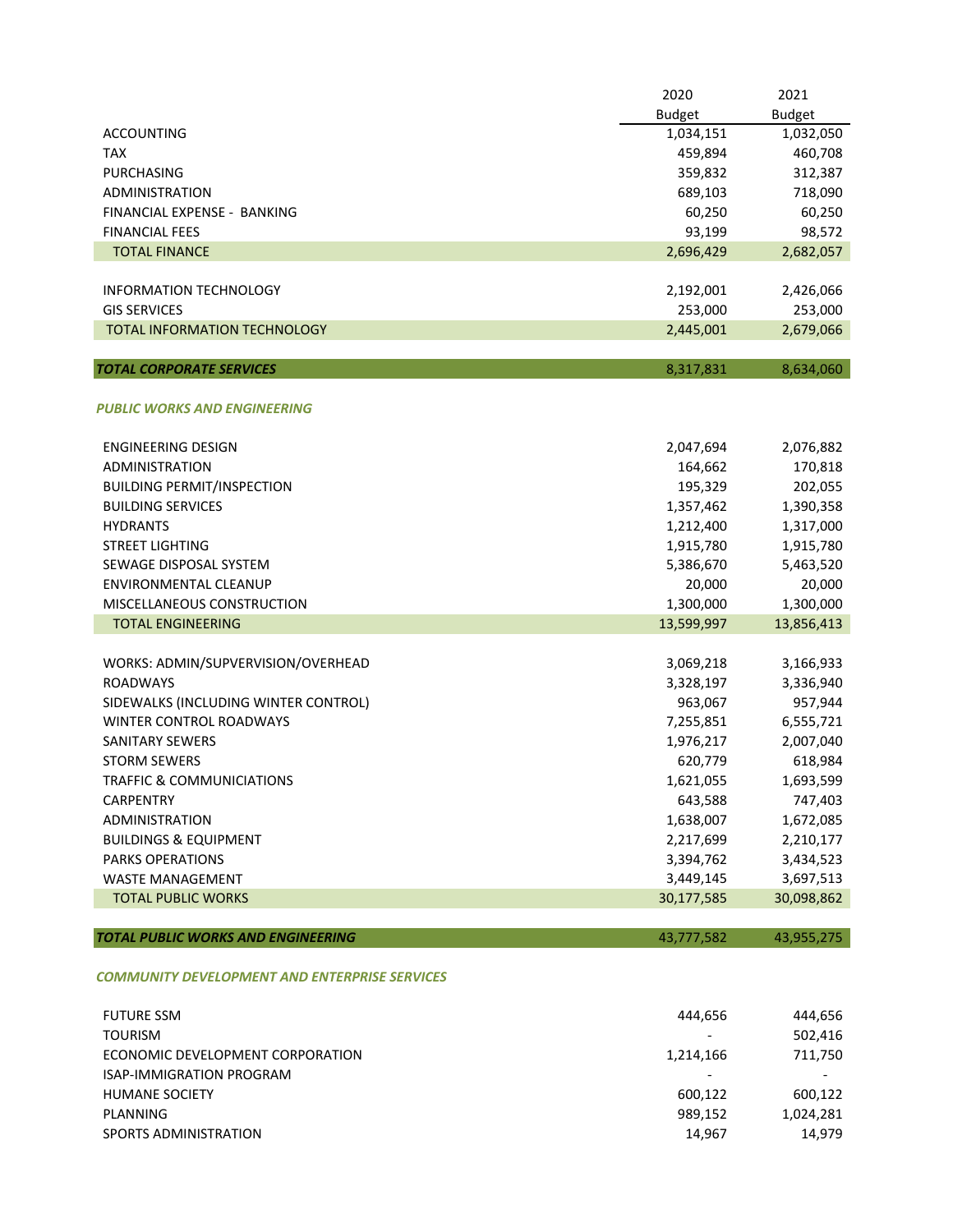|                                                     | 2020<br><b>Budget</b> | 2021<br><b>Budget</b> |
|-----------------------------------------------------|-----------------------|-----------------------|
| RECREATION & CULTURE ADMINISTRATION                 | 489,659               | 504,359               |
| <b>CANADA DAY</b>                                   | 10,500                | 10,500                |
| <b>MAYORS YOUTH ADVISORY</b>                        | 27,500                | 27,500                |
| MISCELLANEOUS PROGRAMS                              | 27,343                | 27,396                |
| PARKS & REC ADVISORY COMMITTEE                      | 1,865                 | 1,665                 |
| ROBERTA BONDAR PARK                                 | 161,482               | 169,905               |
| <b>BELLEVUE PARK MARINA</b>                         | 416                   | (2,982)               |
| <b>BONDAR MARINA</b>                                | 26,775                | 16,896                |
| <b>SENIORS DROP IN CENTRE</b>                       | 319,812               | 328,240               |
| NCC 55+ PROGRAMMING                                 | 130,740               | 137,710               |
| <b>NCC COMMUNITY SPACE</b>                          | 53,330                | 54,361                |
| HISTORIC SITES BOARD - OLD STONE HOUSE              | 319,302               | 332,442               |
| <b>LOCKS OPERATIONS</b>                             | 27,896                | 28,263                |
| JOHN RHODES COMMUNITY CENTRE                        | 1,483,879             | 1,718,765             |
| <b>FACILITIY ADMINISTRATION</b>                     | 756,122               | 793,250               |
| <b>FACILITIES-SUMMER STUDENTS</b>                   | 34,126                | 25,632                |
| <b>GRECO POOL</b>                                   | 74,435                | 74,505                |
| MANZO POOL                                          | 50,020                | 50,632                |
| <b>MCMEEKEN CENTRE</b>                              | 158,029               | 192,735               |
| <b>GFL MEMORIAL GARDENS</b>                         | 718,592               | 922,968               |
| NORTHERN COMMUNITY CENTRE                           | (21,660)              | 44,580                |
| MISCELLANEOUS CONCESSIONS                           | 3,313                 | 15,034                |
| CSD CENTRAL ADMINISTRATION                          | 811,641               | 837,133               |
| TOTAL COMMUNITY DEVELOPMENT AND ENTERPRISE SERVICES | 8,928,180             | 9,609,693             |
| <b>TRANSIT</b>                                      | 6,481,374             | 7,279,960             |
| <b>SCHOOL GUARDS</b>                                | 309,245               | 294,233               |
| <b>CEMETERY OPERATIONS</b>                          | (8, 842)              | 53,874                |
| <b>PARKING</b>                                      | 120,168               | 209,523               |
| OTHER COMMUNITY DEVELOPMENT AND ENTERPRISE SERVICES | 6,901,945             | 7,837,590             |
| <b>COMMUNITY AND ENTERPRISE SERVICES</b>            |                       |                       |
|                                                     | 15,830,125            | 17,447,283            |
| PUBLIC HEALTH OPERATIONS                            | 2,669,377             | 2,696,071             |
| <b>DSSAB LEVY</b>                                   | 18,145,858            | 18,418,497            |
| <b>CONSERVATION AUTHORITY</b>                       | 503,983               | 538,761               |
| <b>TOTAL LEVY BOARDS</b>                            | 21,319,218            | 21,653,329            |
|                                                     |                       |                       |
| POLICE SERVICES BOARD                               | 27,539,145            | 29,570,897            |
| <b>LIBRARY BOARD</b>                                | 2,870,524             | 2,898,429             |
| ART GALLERY OF ALGOMA                               | 280,785               | 280,785               |
| <b>SSM MUSEUM</b>                                   | 246,091               | 246,091               |
| <b>BUSH PLANE MUSEUM</b>                            | 175,000               | 175,000               |
| <b>CULTURAL RECOGNITION</b>                         | 1,500                 | 1,500                 |
| <b>CRIME STOPPERS</b>                               | 25,000                | 25,000                |
| MISC GRANT - ALGOMA UNIVERSITY                      | 40,000                | 40,000                |
| MISC GRANT - PEE WEE ARENA                          | 19,551                | 21,077                |
| MISC GRANT - OTHER SPORTS                           | 5,000                 | 5,000                 |
| <b>RED CROSS GRANT</b>                              | 50,000                | 50,000                |
| <b>CULTURAL GRANTS</b>                              | 104,500               | 144,500               |
| <b>INNOVATION CENTRE</b>                            | 277,890               | 277,890               |
| <b>EDF BUDGET</b>                                   | 500,000               | 500,000               |